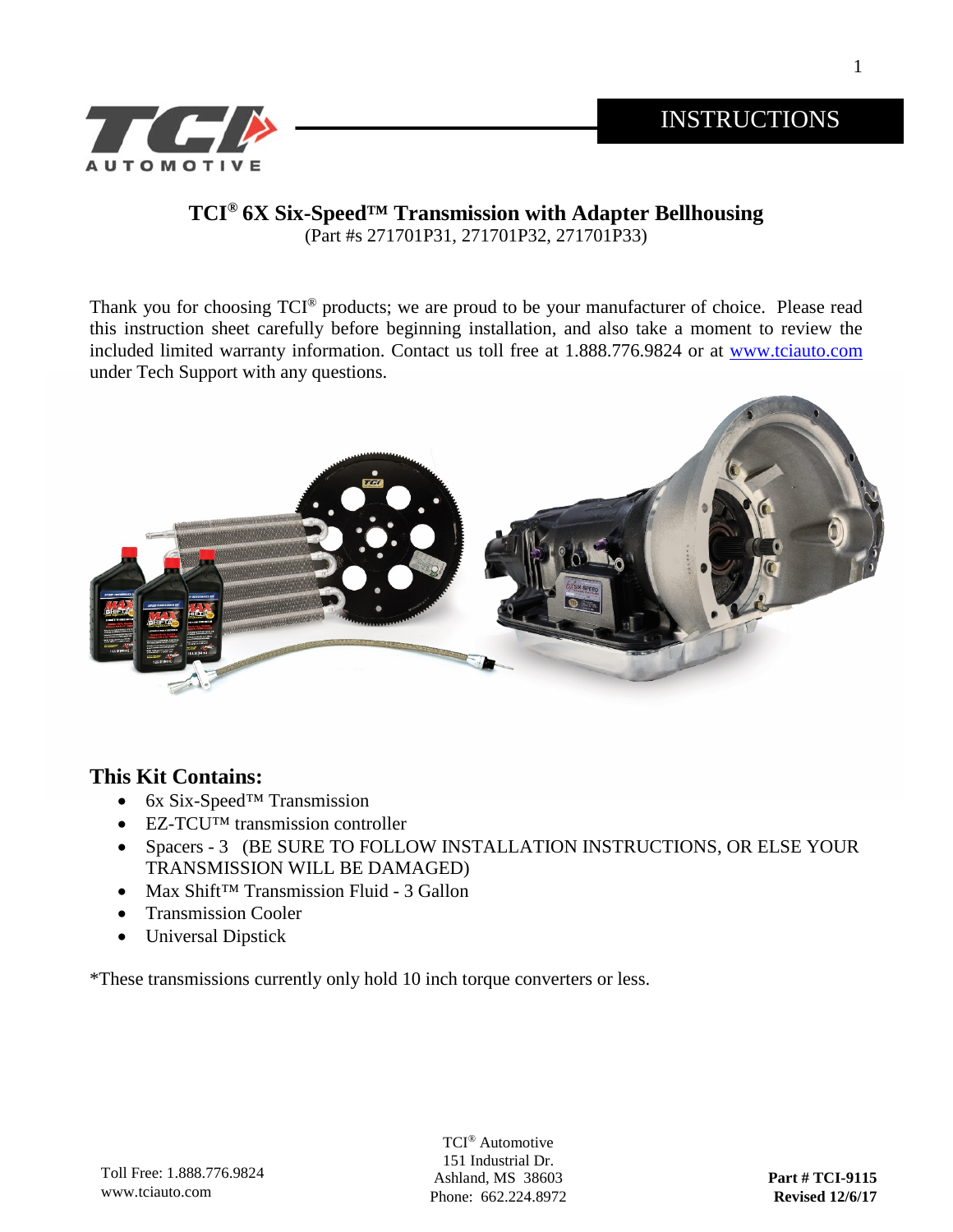Congratulations on your purchase of the TCI® 6x Six-Speed™ transmission package that will allow both fully automatic shifting, as well as full manual control when desired. This transmission is equipped with the gear ratios listed below.

| <b>Ratio</b> |
|--------------|
| 2.97         |
| 2.23         |
| 1.57         |
| 1.18         |
| 1            |
| 0.75         |
| 1.76         |
|              |

In order to familiarize yourself with the all of the features of this transmission and TCU, you should install the TCU software on your computer and go to the "Help" section of the software. In it, you'll find the detailed instructions on how to completely tune the transmission performance for your application. With that being said, here's a quick start installation guide.

This TCI® 6x Six-Speed™ Transmission has four forward detent positions. It will only function as a 6 speed transmission with the shifter in the OD detent position. The transmission will then automatically shift through the six gears by default. In order to manually shift through all six gears, you must leave the shifter in the OD position and utilize the Manual/Automatic mode that is equipped in the TCU. This requires that the manual/automatic wire be connected to an activation switch. See the TCU "Help" section for details.  $TCI^{\circledast}$  Paddle Shifter (part # 301441) can be used for this, as well as the Outlaw™ Shifter with shift buttons listed below. We recommend the following shifters for this application: FASTGATE™, part number 616541; Outlaw™ with manual shift buttons, part number 611641; or StreetFighter®, part number 616443.

The transmission cooler fitting threads are ¼" SPT. TCI<sup>®</sup> includes the rear inverted flare fitting with your 6x transmission. #6 AN fittings are available as part number 831011. Do not use a traditional rear fitting with this transmission, as damage will result. After the cooler lines are connected, the transmission will need to be filled with fluid. The total fluid volume will depend on the torque converter size, transmission cooler, transmission pan, etc. We recommend our Max Shift™ transmission fluid that is included with this package.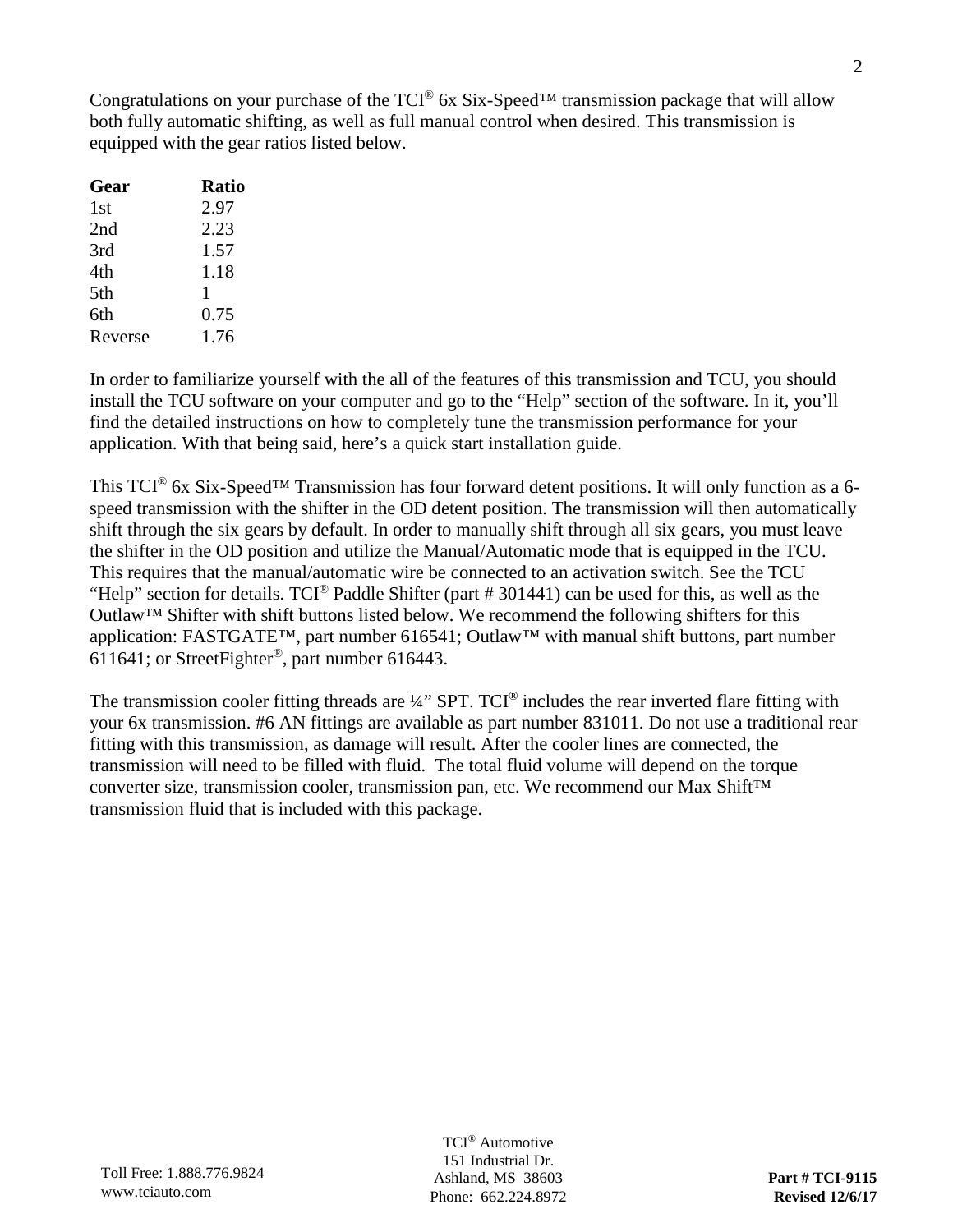#### **INSTALLATION**

- 1. If your engine's crankshaft has a pilot bearing or bushing, remove it at this time.
- 2. Clean crankshaft pilot with emery.
- 3. Install flexplate, and torque flexplate bolts to engine manufacturer spec.
- 4. Install pilot adapter to crankshaft pilot. The adapter is a tight fit; lightly tap it in to place until flush with crankshaft. Be careful not to ding the adapter, as doing so could prevent the converter from sliding into position. It is recommended to use a rubber or plastic hammer. To help the adapter go in straight, use a 2x4 or some other softer material to ensure that it is pressed in evenly. Some kits do not need this pilot adapter.
- 5. Install torque converter to transmission per torque converter installation instructions. Measure the transmission bellhousing to torque converter pad distance. With these adapter kits, the distance should measure about **1.10 inches**. These bellhousings are deeper than OE transmission bellhousings.



- 6. Install transmission to engine as normal. Torque transmission mount bolts to OE spec.
- 7. With the torque converter pushed all the way back, hold supplied flexplate spacer between torque converter pad and flexplate. There must be a **1/8 to 3/16 inch** space between the supplied spacer, and the torque converter pad. Failure to check this gap could result in transmission and torque converter failure. Some kits use large spacers like the ones pictured, other kits may simply use a washer. It is very important that you verify the **1/8 to 3/16** measurement with the spacer yourself.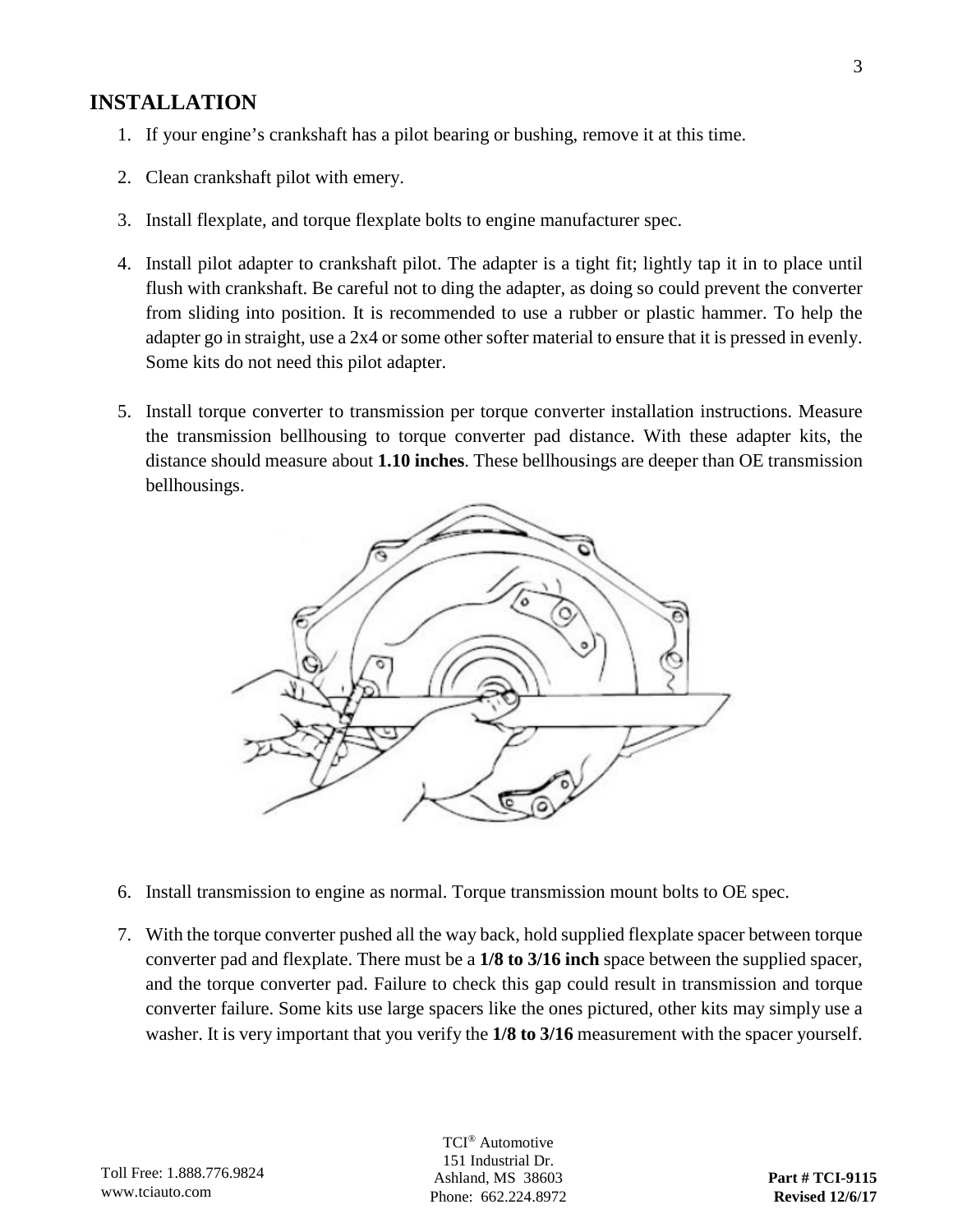If the dimensions is not quite in spec during your installation, you may either add shims, subtract shims, or simply trim some of the supplied spacer in order to get the spec within the window.



- 8. Bolt torque converter to flexplate **WITH SPACERS INSTALLED BETWEEN FLEXPLATE AND TORQUE CONVERTER**. Apply locking compound to the threads and torque bolts to **58 ft-lbs**. Some kits do not need spacers. Verify that the gap distance is correct for your application.
- 9. Continue to follow the other transmission installation instructions as normal.

Once the transmission is installed in your vehicle, there are a few basic connections that need to be made in order to get going.

The TOSS (Transmission Output Speed Sensor) is marked "A", and the main harness connector is marked "B". The main harness connector is keyed to line up in one orientation only. Line the arrow on the TCI® harness up with the notch on the case connector. All of the TCU connectors are clearly labeled accordingly.

In addition to these connections, there are four connections required for the TCU. The first two are the power and ground sources. The power wire should be connected to a switched 12V source. The ground wire should be connected to the battery ground if possible. The next wire to connect is the TPS wire. If you are installing the transmission in a vehicle that does not have a throttle position sensor (TPS), you must install one. TCI® offers a remote-mount TPS for carbureted applications (part #377401). If you are installing the 6x behind a fuel-injected engine, you can simply utilize the existing TPS sensor. TCI® offers two different adapter harnesses that allow the TCU main harness to be pigtailed into an existing TPS while still functioning with the engine control module. This is a plug-and-play solution for splitting the TPS signal. See the following table for details.

Note: It's critical that the TPS be set to 0% at an idle and 100% at WOT. The TPS must move as soon as the throttle moves.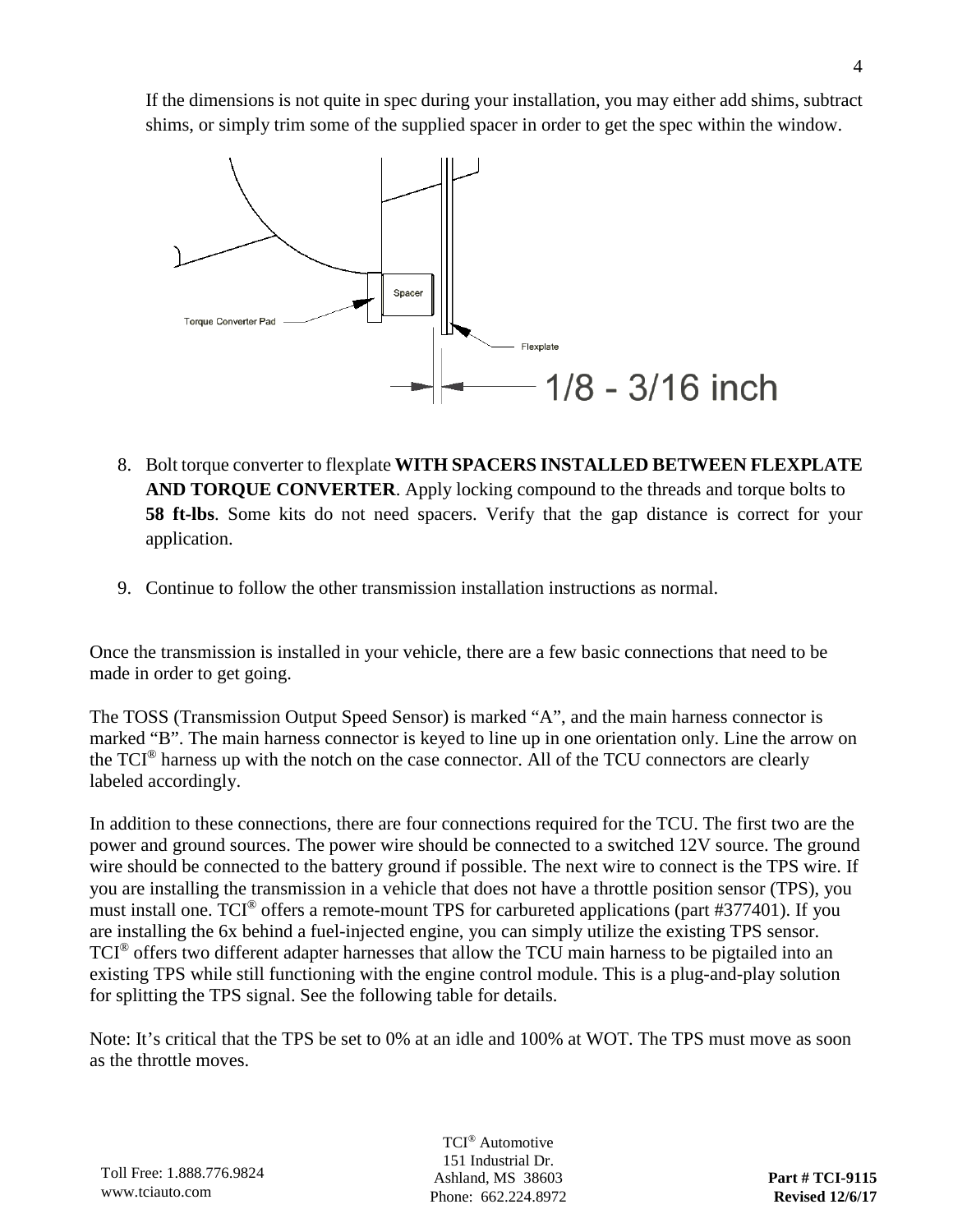| <b>Description</b>                                               | Part # |
|------------------------------------------------------------------|--------|
| TPS Adapter Harness for 2nd generation-style TPS (TPI style TPS) | 377200 |
| TPS Adapter Harness for 1st generation-style TPS                 |        |
| most commonly found on earlier computer-controlled carburetors   | 377201 |

The final required connection is the RPM input wire. This can be connected to your ignition box RPM output wire. Again, all of these are clearly marked. For more details, there are fully detailed wiring instructions included in the "Help" section of the TCU.

This transmission should be used with a non-vented driveshaft slip-type yoke. TCI® offers these for this application as seen in the table below.

| Yoke Type       | Part # |
|-----------------|--------|
| N3R U-joint     | 965300 |
| $1310 U$ -joint | 965310 |
| $1350 U$ -joint | 965350 |

The TCU is programmed with a startup calibration file for the 6x transmission; however, there are some basic inputs that are required for each application. These includes the vehicle rear gear ratio, tire diameter, type of tachometer input, and throttle position calibration at both idle and WOT. You will be prompted for this information by the Setup Wizard. Although a laptop computer is recommended for full control of all transmission functions, it isn't mandatory. TCI<sup>®</sup> is proud to offer the optional Touchscreen Monitor/Programmer (part # 377525) for basic programming of the TCU.

As seen above, the 377525 also allows monitoring all of the transmission functions, as well as other digital and analog inputs. Information such as vehicle speed, engine RPM, active gear, throttle position, and battery voltage are automatically sent to the monitor.

For any assistance on the function or installation of your 6x transmission, feel free to call us at 888- 776-9824.

## **FAQ**

**Q:** Must I put a spacer between the torque converter and the flexplate? The internet told me not to do this.

**A:** YES. These kits require a spacer in order to get the correct torque converter pullout/spacing.

**Q:** My pilot adapter does not fit right. Is there a problem?

**A:** NO. The pilot adapter is designed to be a slight press fit. If the pilot adapter appears to be far too big, measure your crankshaft pilot, and measure the pilot adapter with a caliper, and call our tech line.